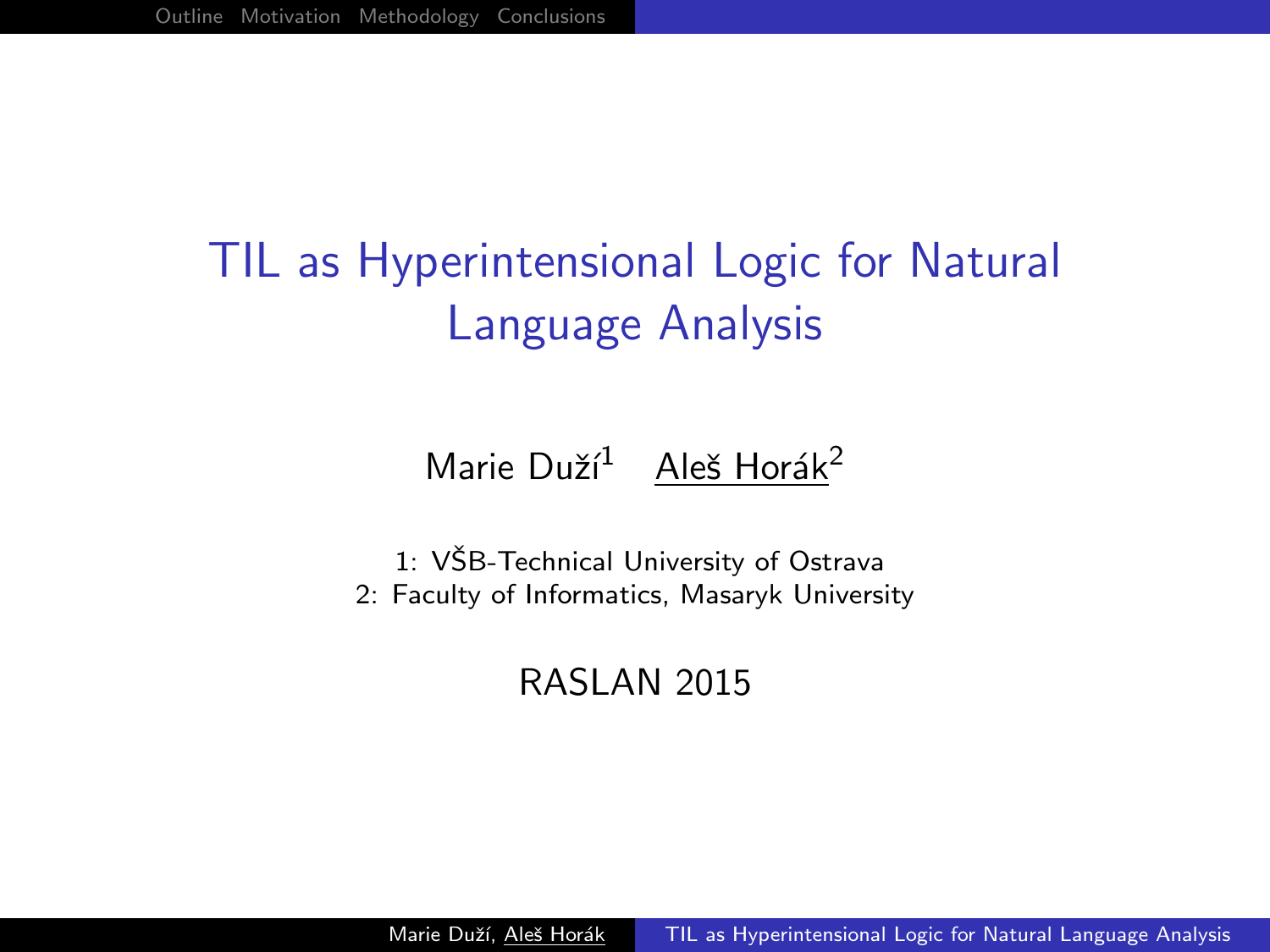#### Outline



- 2 Methodology
- <span id="page-1-0"></span>**3** Conclusions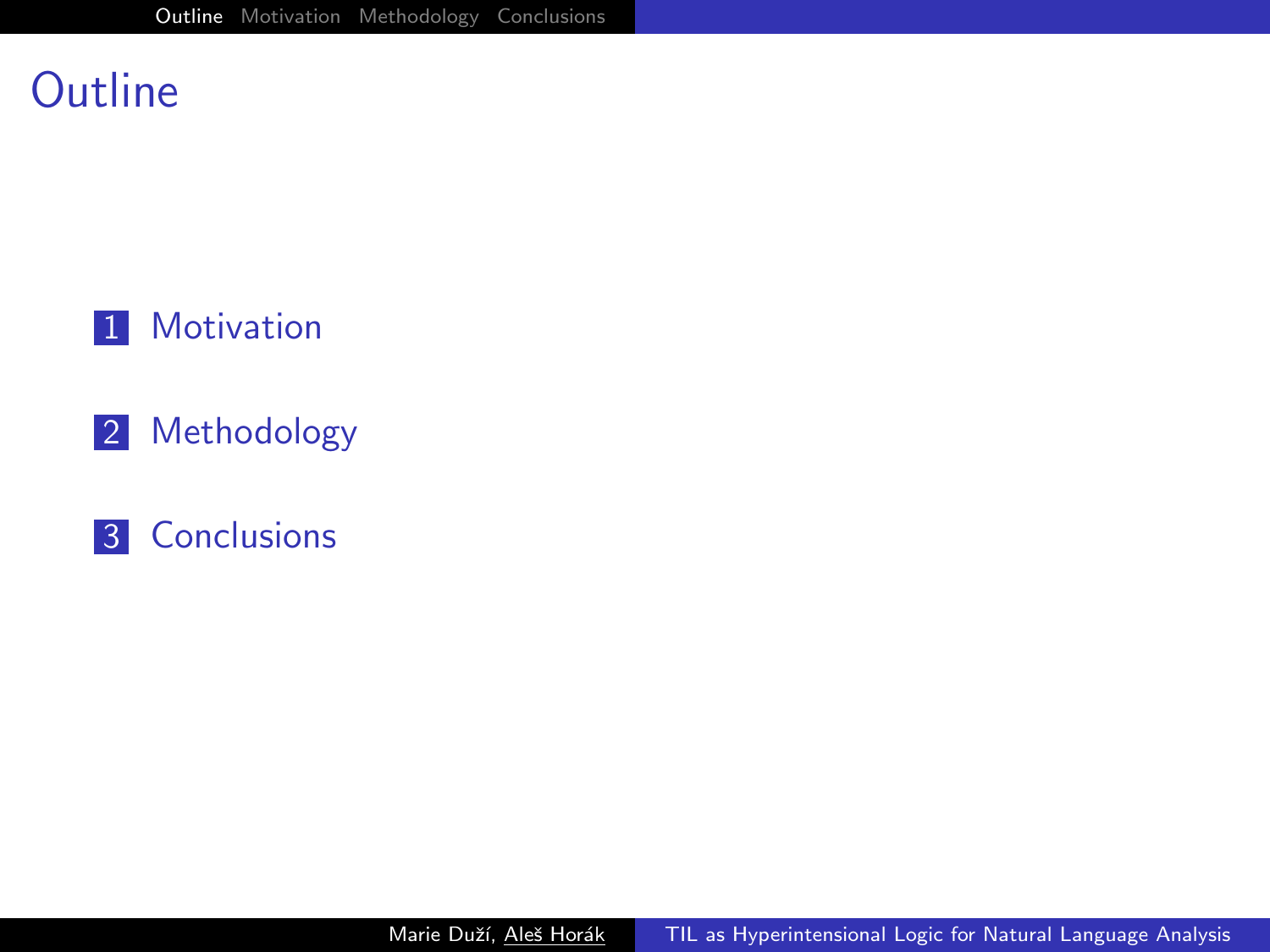## New TIL Project

- previous GAČR project  $P401/10/0792$ , 2010–2012
- new GAČR project GA15-13277S (P406), 2015-2017
- **Hyperintensional logic for natural language analysis**
- $\blacksquare$  4.823 mil Kč
- <span id="page-2-0"></span>staff:
	- VŠB-Technical University of Ostrava:
		- Marie Duží, Marek Menšík Lukáš Vích, Vladimír Jarotek, Břetislav Paláček
	- Faculty of Informatics, Masaryk University:
		- Aleš Horák, Karel Pala, Pavel Rychlý, Pavel Materna, Vojtěch Kovář, Miloš Jakubíček Marek Medved
	- main topic Transparent Intensional Logic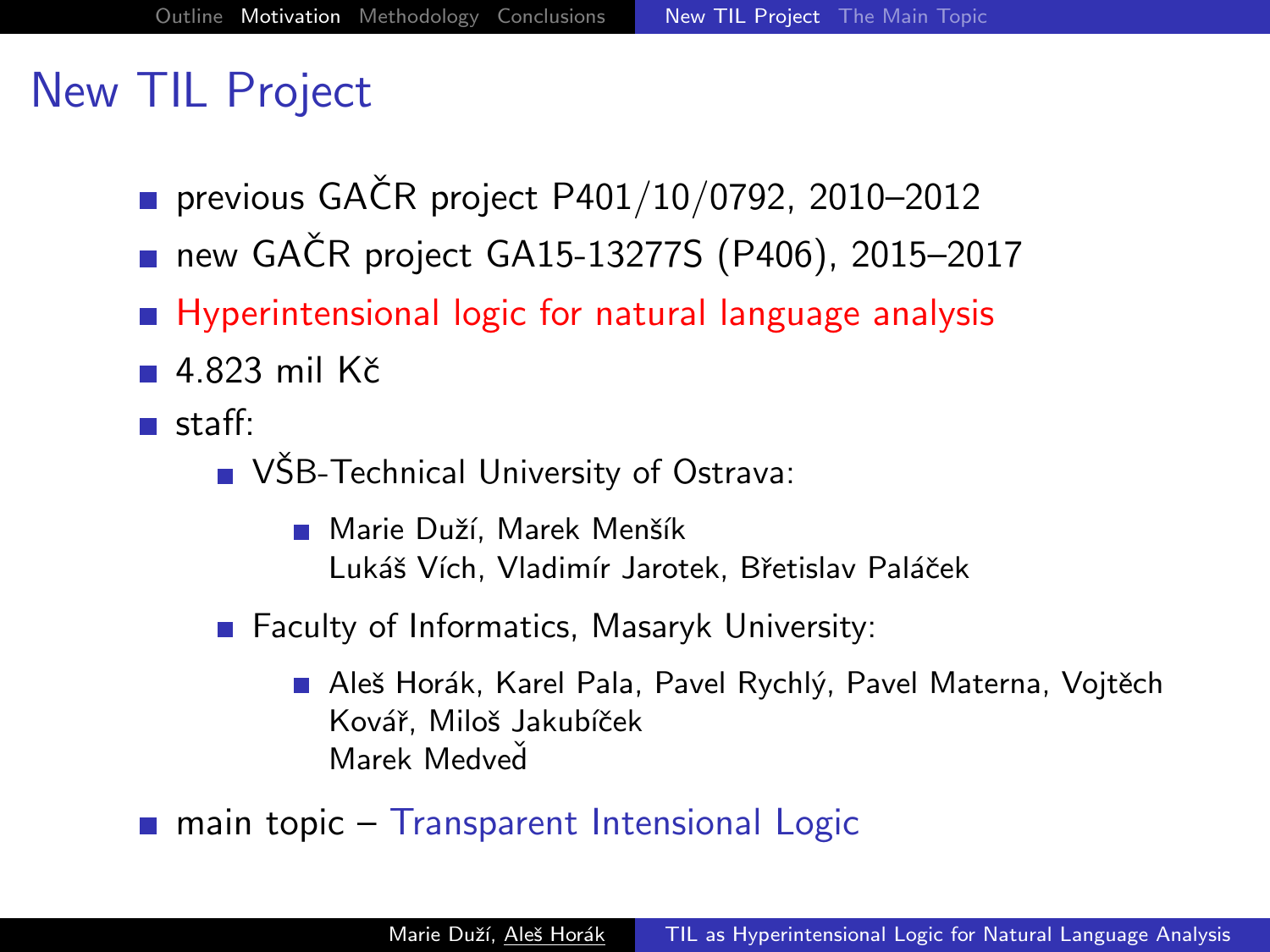#### The Main Topic

- $\blacksquare$  the goal computer-aided linguistic and logical analysis of natural language, in particular English and Czech.
- **I** logical framework of Transparent Intensional Logic (TIL)
- $\blacksquare$  complete the design and development of the TIL inference machine (via TIL-Script)
- <span id="page-3-0"></span>**a** apply tools from computational linguistic, logic, philosophy and computer science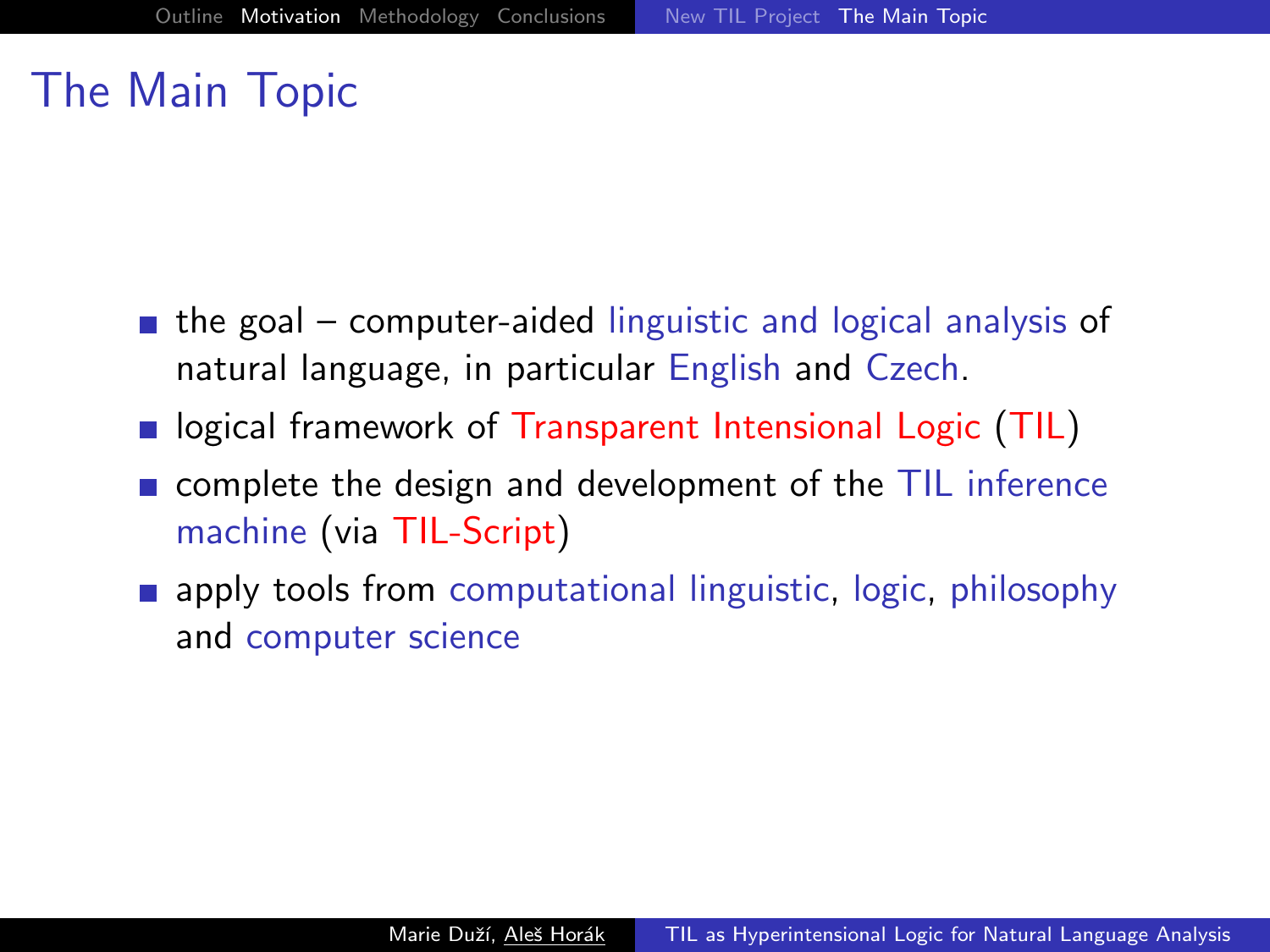## **Objectives**

**1** Logical theory; further development of TIL, in particular research on

- $\blacksquare$  the analysis of tenses, presuppositions, epistemic verbs, events and ambiguities in natural language;
- procedural isomorphism and the problem of synonymy;
- TIL sequent calculus
- 2 Linguistic and logical analysis;
	- **n** improvement of the Normal Translation Algorithm in order to increase its preciseness and accuracy
	- **bi-lingual analysis for Czech and English**
- <span id="page-4-0"></span>3 Communication and agents' attitudes
	- **n** transformation of a dialogue into the knowledge base
	- the TIL inference machine, the TIL-Script functional programming language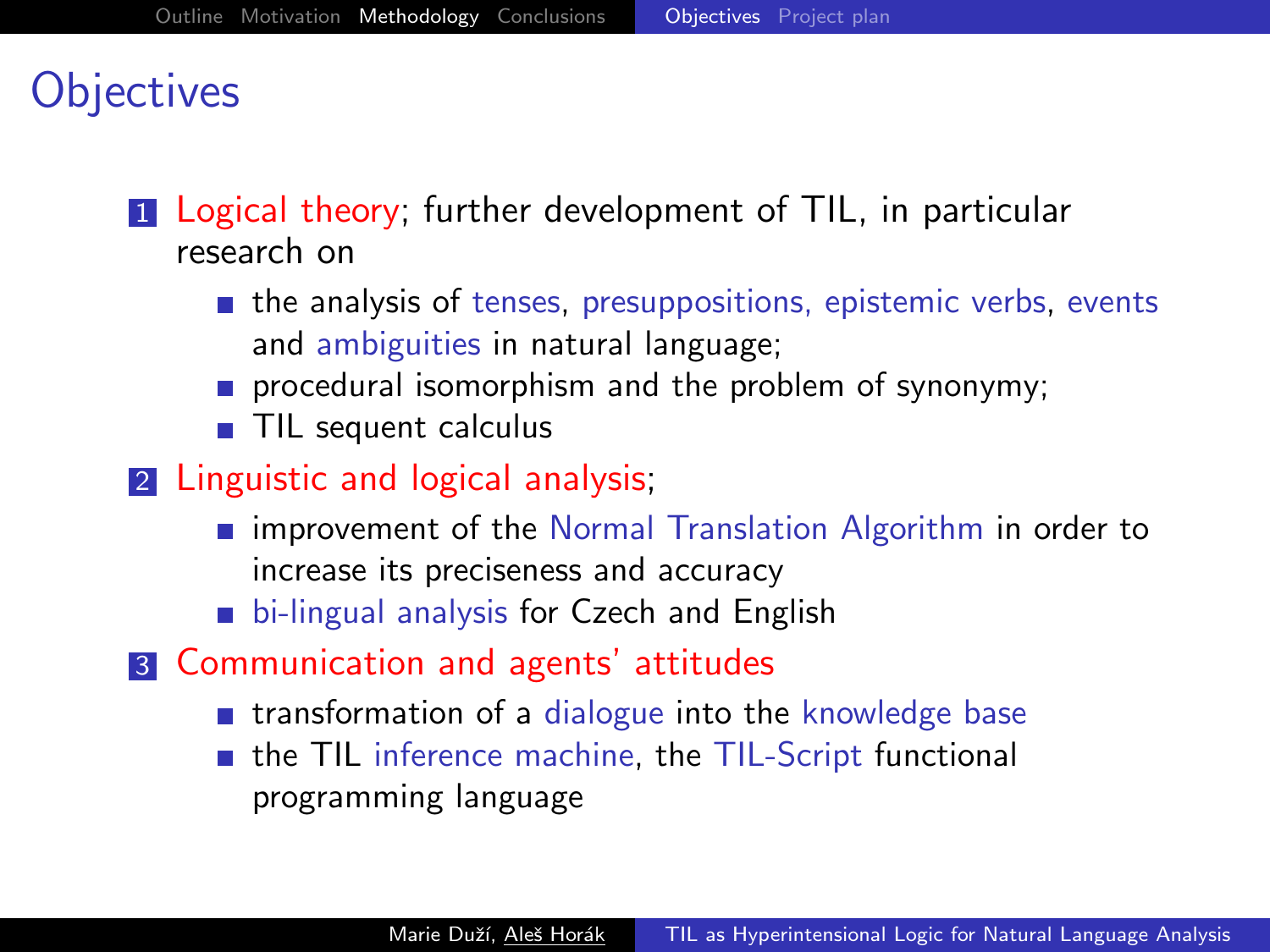[Outline](#page-1-0) [Motivation](#page-2-0) [Methodology](#page-4-0) [Conclusions](#page-7-0) **Conclusions** [Project plan](#page-5-0)

| <b>Milestones</b>  | <b>Theoretical results</b>                                                                                                                               | <b>Applications</b>                                                                                                                                 |                                                                                                                        |
|--------------------|----------------------------------------------------------------------------------------------------------------------------------------------------------|-----------------------------------------------------------------------------------------------------------------------------------------------------|------------------------------------------------------------------------------------------------------------------------|
|                    |                                                                                                                                                          | Logical analysis                                                                                                                                    | Inference                                                                                                              |
| 1st year<br>(2015) | Study of procedural<br>isomorphism and<br>synonymy; questions<br>and answers with<br>presupposition; logic<br>of dynamic discourse,<br>tenses and events | Computer-aided<br>analysis of individual<br>attitudes in present,<br>future and past<br>tenses and their<br>representation in the<br>knowledge base | Substitution and<br>existential<br>generalization into<br>the three kinds of<br>context while<br>respecting partiality |
| 2nd year<br>(2016) | Resolving ambiguities<br>in natural language;<br>specification of the<br>algorithm of<br>anaphora resolution                                             | Computer-aided<br>analysis of dynamic<br>dialogue based on<br>knowledge bases and<br>ontologies of<br>autonomous agents                             | Implementation of<br>the algorithm of<br>anaphora resolution<br>in dynamic discourse                                   |
| 3rd year<br>(2017) | Definition of TIL<br>proof calculus; TIL<br>vs. intuitionistic<br>proofs and epsilon<br>calculus                                                         | Effective methods of<br>question answering<br>based on knowledge<br>bases and ontologies<br>of autonomous<br>agents                                 | Implementation of<br>the TIL calculus as<br>specified by the<br>theoretical group                                      |

<span id="page-5-0"></span>Marie Duží, Aleš Horák [TIL as Hyperintensional Logic for Natural Language Analysis](#page-0-0)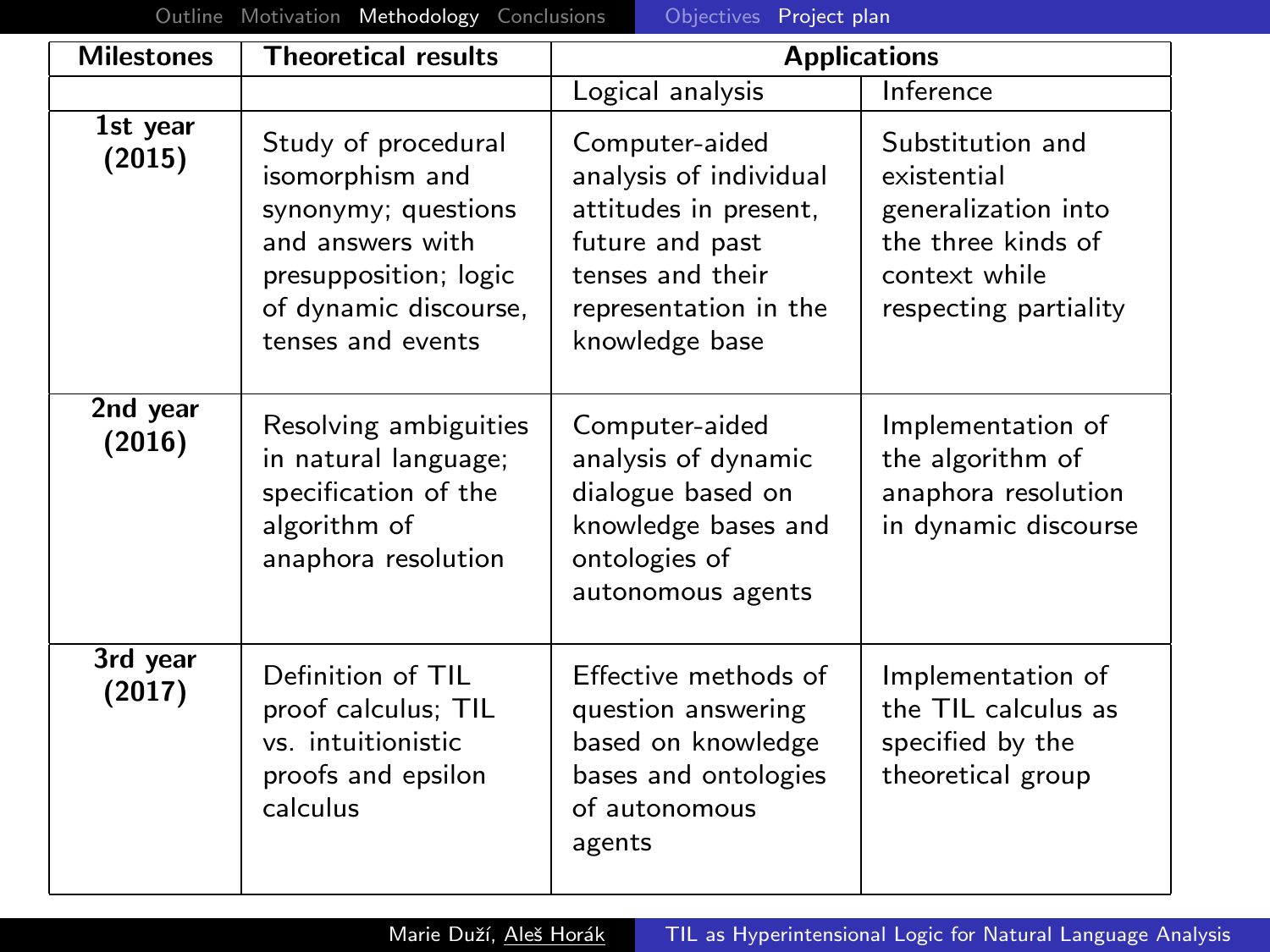| <b>Milestones</b>  | <b>Theoretical results</b>                                                                                                                            | <b>Applications</b>                                                                                                                              |                                                                                                                  |  |
|--------------------|-------------------------------------------------------------------------------------------------------------------------------------------------------|--------------------------------------------------------------------------------------------------------------------------------------------------|------------------------------------------------------------------------------------------------------------------|--|
|                    |                                                                                                                                                       | Logical analysis                                                                                                                                 | <b>Inference</b>                                                                                                 |  |
| 1st year<br>(2015) | Study of procedural<br>isomorphism and synonymy;<br>questions and answers with<br>presupposition; logic of<br>dynamic discourse, tenses<br>and events | Computer-aided analysis of<br>individual attitudes in<br>present, future and past<br>tenses and their<br>representation in the<br>knowledge base | Substitution and existential<br>generalization into the three<br>kinds of context while<br>respecting partiality |  |
|                    | $2 \times D$                                                                                                                                          |                                                                                                                                                  |                                                                                                                  |  |
| 2nd year<br>(2016) | Resolving ambiguities in<br>natural language;<br>specification of the<br>algorithm of anaphora<br>resolution                                          | Computer-aided analysis of<br>dynamic dialogue based on<br>knowledge bases and<br>ontologies of autonomous<br>agents                             | Implementation of the<br>algorithm of anaphora<br>resolution in dynamic<br>discourse                             |  |
|                    | $1 \times$ Jimp, 2 $\times$ Jsc, 4 $\times$ D                                                                                                         |                                                                                                                                                  |                                                                                                                  |  |
| 3rd year<br>(2017) | Definition of TIL proof<br>calculus: TIL vs.<br>intuitionistic proofs and<br>epsilon calculus                                                         | Effective methods of<br>question answering based on<br>knowledge bases and<br>ontologies of autonomous<br>agents                                 | Implementation of the TIL<br>calculus as specified by the<br>theoretical group                                   |  |
|                    | 2 $\times$ Jimp, 3 $\times$ Jsc, 4 $\times$ D                                                                                                         |                                                                                                                                                  |                                                                                                                  |  |